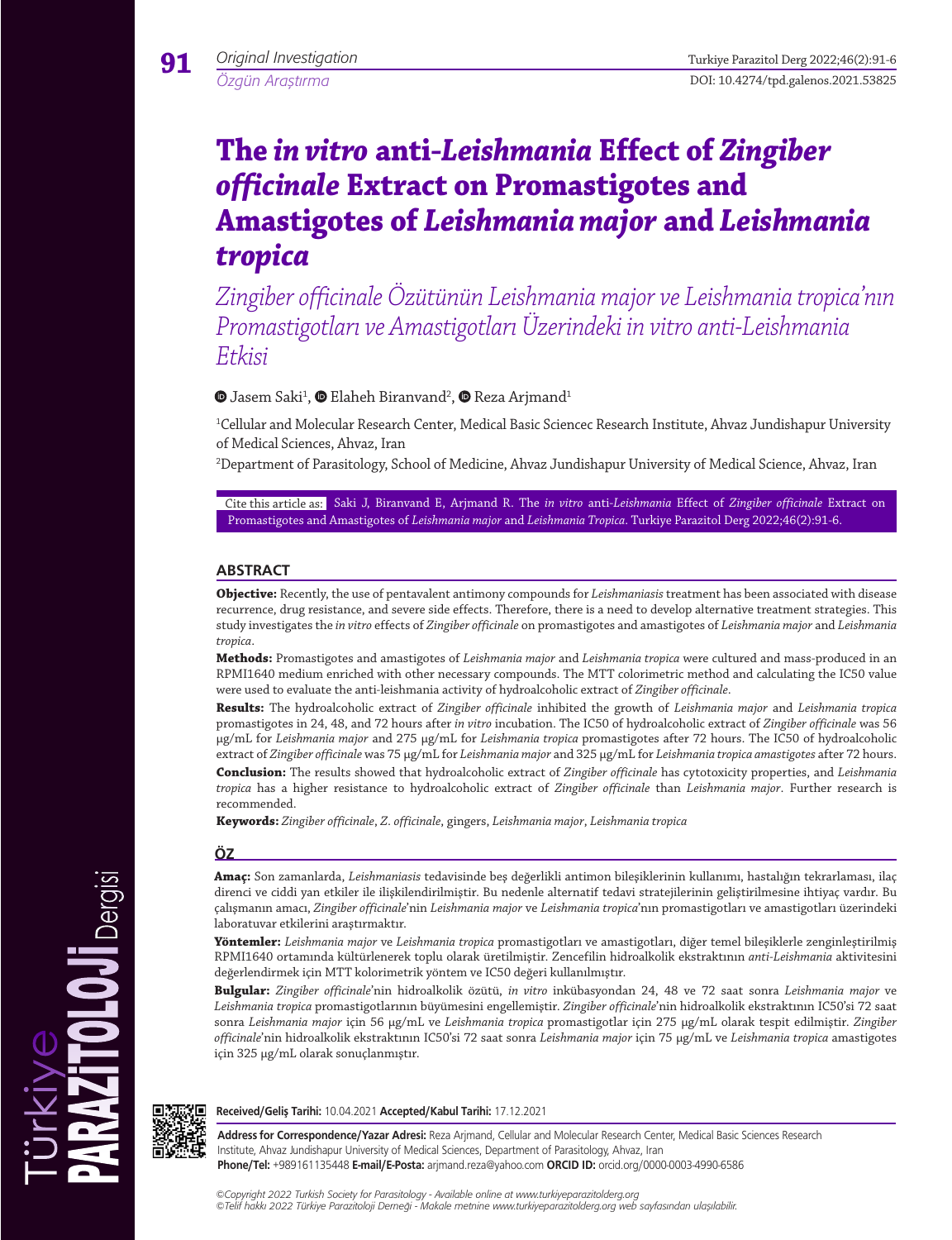**Sonuç:** Sonuçlar, *Zingiber officinale*'nin hidroalkolik özütünün sitotoksisite özelliklerine sahip olduğunu göstermektedir. Ayrıca, *Leishmania tropica*, *Zingiber officinale*'nin hidroalkolik özüne karşı *Leishmania major*'dan daha yüksek bir dirence sahiptir. Konu ile ilgili daha fazla araştırmaya ihtiyaç vardır. **Anahtar Kelimeler:** *Zingiber officinale, Z. officinale,* zencefil*, Leishmania major, Leishmania tropica*

### **INTRODUCTION**

The protozoan parasite of Kinetoplastida called *Leishmania* causes *Leishmaniasis*, which has different forms of clinical presentation, including skin and mucosal lesions and visceral signs (1,2). *Leishmania* is an intracellular parasite that lives in the phagolysosome of vertebrate phagocytic cells. Phlebotomine sand flies play the role of the vector of this parasite (3-5). This tropical infection, commonly seen and ignored in developing countries, is an emerging public health problem in about 2 to 4 million new cases and almost leads to 70,000 deaths each year (6). According to the World Health Organization (WHO) report, around 13 million people have been affected, 350 million others are at the risk of exposure to this disease, and 2 million new patients are added to this number annually (7- 10). Iran is one of 10 countries where 75% of global cutaneous leishmaniasis cases have been reported. In addition, it ranks first place in the Middle East in terms of reported cases of cutaneous leishmaniasis (7).

Today, with the increase in the number of patients with defective immune systems, opportunistic infections such as leishmaniasis are increasing. The treatment with pentavalent antimony drugs, which is the first preference for treating leishmaniasis, is limited due to its numerous side effects and drug resistance (11). Pentavalent antimony compounds, including meglumine antimoniate (glucantime), and sodium stibogluconate (pentostam), remain the first-line treatment for all clinical forms of Leishmaniasis. These compounds inhibit adenosine triphosphate production by interrupting the parasite phosphodiesterase enzyme (12-14). However, due to inherent toxicity and frequent infections, these drugs have side effects such as liver and heart disorders and biochemical changes (15). Considering the drug resistance and tremendous side effects of these compounds, researchers seek alternative forms of treatment that are more effective with fewer side effects (16).

It is essential to study medicinal plants to find a suitable drug against the *Leishmania* parasite and Leishmaniasis (17). Several herbal compounds have been used so far for the treatment of cutaneous leishmaniasis lesions. Various researchers have recently evaluated the *in vivo* and *in vitro* effects of the parasite's essential oils and extracts of some local and native plants. One of these plants is *Zingiber officinale*, that antifungal, antibacterial, and even antiparasitic properties have been proven (17-21). *Zingiber officinale* is a yellow plant with purple petioles. Its main constituents include sugars (50- 70%), fats (3-18%), oleoresins (4-5.5%) and spicy compounds (1-3%). The ingredients of *Zingiber officinale* include *gingerol shogaols, zingerone*, *Zingiberene*, and *Zabolin*, which make the odor and flavor of *Zingiber officinale* (22,23).

This study, among the MTT colorimetric, aims to determine the *in vitro* effects of the extract of *Zingiber officinale* on promastigotes and amastigotes of *Leishmania major* (MRHO/IR/75/ER) and *Leishmania tropica* (MHOM/IR/02/Mash 10).

## **METHODS**

#### **Cultivation of Promastigotes**

The standard promastigotes of *L. tropica* (MHOM/IR/02/Mash 10) and *L. major* (MHOM/IR/75/ER) were prepared from Ahvaz Jundishapur University of Medical Sciences. Parasites were culture in RPMI1640 enriched with 10% fetal calf serum (FCS) and antibiotics (100 IU/mL penicillin and 100 IU/mL streptomycin) at  $25\pm2$  °C. The optimal  $1\times10^6$  per mL parasite was obtained by counting promastigotes by a hemocytometer slide.

#### **Cultivation of Amastigotes**

To culture, the amastigotes forms of *L. major* and *L. tropica*, in the first step, the enriched RPMI1640 medium's acidity with 10% FCS containing  $1\times10^6$  mL of the parasite was reduced to pH=5-5.5. Culture flasks were kept at an incubator (25 °C & 5% CO<sub>2</sub>). The temperature was increased by 2-3 °C daily until the optimum temperature of 32°C was obtained. Within four days, the parasites were transformed from promastigotes to amastigotes (24).

#### **Preparation of** *Zingiber officinale* **Extract**

The *Zingiber officinale* rhizome was washed with water and dried, and then completely ground. Extraction was carried out using the 80% methanol percolation method and then evaporated at 40 °C and a low pressure using a rotary evaporator device, and the extract was condensed. The condensed extract was stored at 60 °C in a hot, dry oven and then was kept at 4 °C until use. The *Zingiber officinale* extracts were prepared at 600, 300, 150, 75, 37.5, 18.75, and 9.375 μg/mL concentrations.

Promastigotes were exposed to different concentrations of *Zingiber officinale* extract. 100 μL of the RPMI1640 medium enriched with 10% FCS containing at least  $1\times10^5$  promastigotes were placed in 96-well plates, and 100 μL of the hydroalcoholic solution of *Zingiber officinale* extract was added to the wells at concentrations of 600, 300, 150, 75, 37.5, 18.75, and 9.375 μg/mL. The promastigotes were incubated for three days at 25±2°C. The RPMI1640 culture medium containing parasites without *Zingiber officinale* extract was used as a control. All tests were performed in triplicate**.** Amastigotes were exposed to different concentrations of *Zingiber officinale* extract. 100 μL of the RPMI1640 medium enriched with  $10\%$  FCS containing at least  $1\times10^5$  amastigotes was placed in 96-well plates, and 100 μL of the *Zingiber officinale* extract solution was added to the wells at concentrations of 1.200, 600, 300, 150. 75, 37.5, and 18.75 μg/mL. The amastigotes were incubated for three days at 32 °C. The RPMI1640 culture medium containing parasites without *Zingiber officinale* extract was used as a control.

The parasites incubated with *Zingiber officinale* extract were evaluated using the methyl thiazolyl tetrazolium assay (MTT) method after 24, 48, and 72 hours. The MTT powder was prepared at a concentration of 5 mg/mL in PBS (Phosphate Buffered Saline), and 20 μL of it was added to each well so that the final concentration of MTT would reach 0.5 mg/mL. The plates were incubated at 25±2 °C for 2-5 hours. Subsequently, 100 μL of 1% dimethyl sulfoxide was added to each well and mixed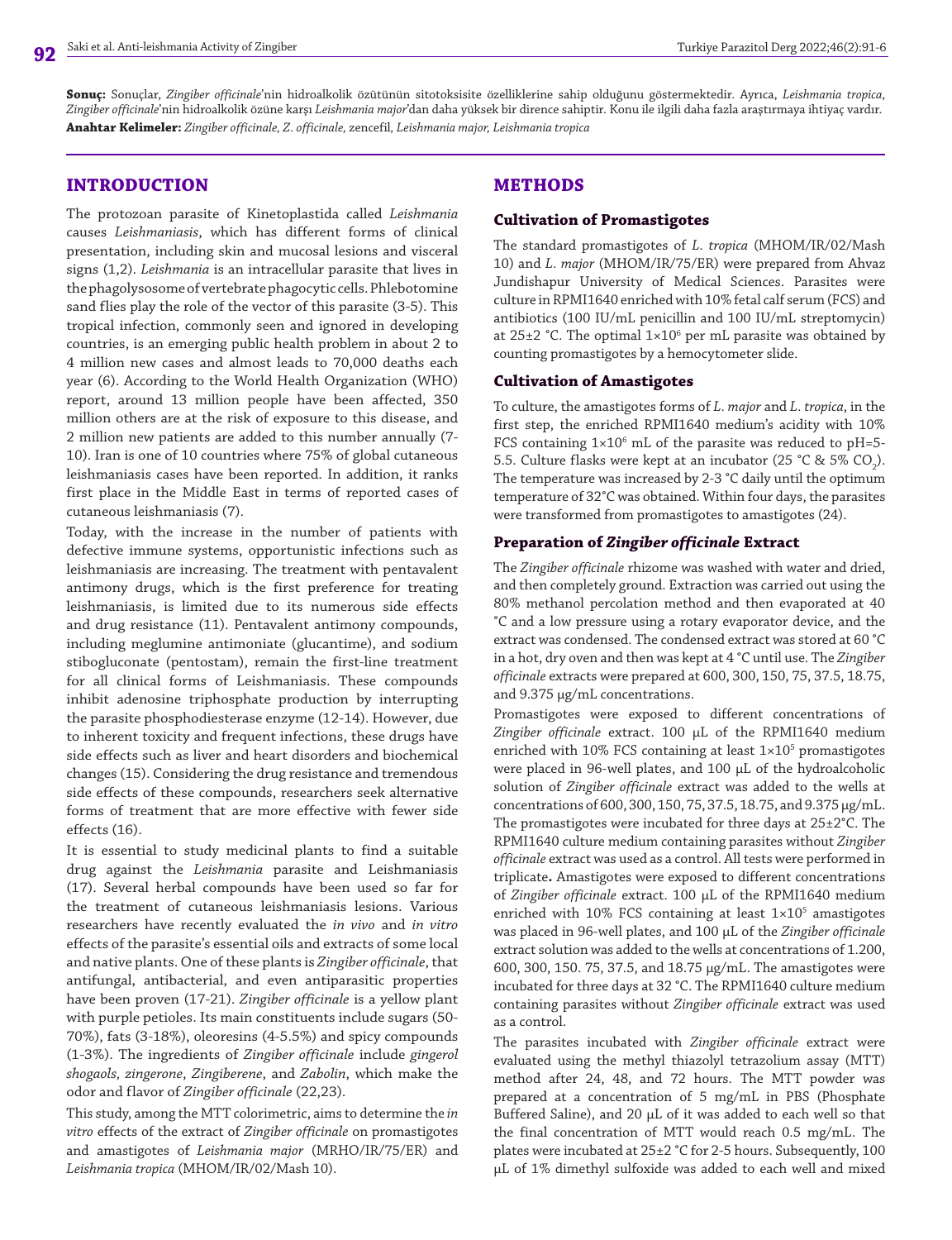well to help solve the insoluble crystalline formazan formed due to the reduction of tetrazolium by the succinate dehydrogenase enzyme. After 20 minutes of incubation, the wells' optical density (OD) was read with The ELISA reader device at 570 nm. The cell viability percentage was calculated using the Excel software and the formula: [Viable cell %= (AT-AB/(AC-AB) ×100], where AB represents the optical density of the blank well, AC represents the optical density of the control well, and AT represents the optical density of the drug-treated cell. The results were calculated in an IC50 measurement by linear regression test (25).

## **Statistical Analysis**

IC 50 values of promastigotes and intracellular amastigotes were calculated for the mean and standard deviation. We performed all tests in triplicate. The mean and standard deviation of the three trials were registered. The data were analyzed using SPSS 19. Statistical analysis of the differences among mean values gotten for the experimental groups was done by analyzing variance (ANOVA). Values less than 0.05 were considered significant.

## **RESULTS**

The IC50 values of the *Zingiber officinale* extract for *L. major* after 24, 48, and 72 hours were 112, 90, and 56 μg/mL, respectively, while the IC50 values for *L. tropica* at those times were 600, 390, and 275 μg/mL respectively.

The IC50 values of the *Zingiber officinale* extract for amastigotes of *L. major* after 24, 48, and 72 hours were 130, 105, and 75 μg/ mL, respectively, while the IC50 values for *L. tropica* at those times were 720, 430, and 325 μg/mL respectively. According to these results, *Zingiber officinale* extract showed a concentration and time-dependent cytotoxicity activity against promastigotes and amastigotes of *L. major* and *L. tropica*. However, the value of time for inhibitory effect was observed less than an increase in *Zingiber* concentrations. Over time, the cell viability increased but was still not significant for *L. tropica* promastigotes, *L. major* amastigotes, and *L. tropica* amastigotes between 24 and 48 hours. At the same time, cell viability was substantial between 24 and 72 hours (Table 1, Figures 1-4).

## **DISCUSSION**

Leishmaniasis is a public health concern throughout the world, especially in tropical and subtropical countries (9). There are various drugs for the treatment of Leishmaniasis, but their toxicity, side effects, and drug resistance are problems associated with their use (14,26). According to the WHO, almost 80% of people use traditional medicines to treat their illnesses (27). Today, herbal drugs for treating parasitic diseases, especially

| Table 1. The cytotoxicity activity of Zingiber officinale<br>extracts on L. major and L. tropica                       |                           |                            |                   |
|------------------------------------------------------------------------------------------------------------------------|---------------------------|----------------------------|-------------------|
| <b>Parasite</b>                                                                                                        | Cytotoxicity µg/mL (IC50) |                            |                   |
|                                                                                                                        | 24h                       | 48 h                       | 72 h              |
| L. major (promastigotes)                                                                                               | $112+9.03$                | $90+6.6$                   | $156+10^*$        |
| L. tropica (promastigotes)                                                                                             | 600±17.1                  | $390+14.2$ **              | $275 \pm 8.9$ *** |
| L. major (amastigotes)                                                                                                 | $130+8$                   | $105 \pm 6.3$ <sup>*</sup> | $75 \pm 8.4$ "    |
| L. tropica (amastigotes)                                                                                               | 720±39.04                 | $430\pm22.8$ **            | $325 \pm 15.4$ ** |
| Data expressed as mean $\pm$ standard deviation. $p<0.05$ , " $p<0.01$ , "" $p<0.001$<br>compared to first time (24 h) |                           |                            |                   |

Leishmaniasis, have special significance, and essential oils and extracts of various herbs have been used in recent years to treat cutaneous Leishmaniasis. Since herbal medicines are more costeffective and have fewer side effects than chemical medicines, they can be an excellent alternative. Many studies have been conducted on the effect of medicinal herbs such as Thyme, Yarrow, Propolis, Sideritis, Medlar tree leaf, and many other herbs on Leishmaniasis. These studies indicate that the medicinal herb extract has an inhibitory effect on parasite growth in some cases. The inhibitory effect of *Zingiber officinale* extract on many microorganisms has been reported in recent years (28-30).

A study conducted by Shoaie et al. (20) in 2012 on clinical species of *Candida albicans* showed that *Zingiber officinale* has an inhibitory effect on the growth of it. The minimum inhibitory concentration of *Zingiber* officinale extracts on *Candida albicans* was 62.25 μg/mL (20). Feizi et al. (31) investigated the effects of methanol extract of *Zingiber officinale* on protoscoleces at three concentrations of 25, 50, and 100 mg/mL at different times. This study showed that the ethanolic extract of *Zingiber officinale* in concentrations of 50, 100, and 150 mg/mL killed 100% of the protoscoleces after 60, 90, and 120 minutes (31). Duarte et al. (32), investigated the effect of *Zingiber officinale* extract and F10 fraction on promastigotes of *L. amazonasis* and obtained the IC50 values of 125.5 µg/mL for aqueous extract of *Zingiber* officinale and 49.8 µg/mL for the F10 fraction of *Zingiber officinale* F10.

In some studies, nanoemulsion preparation based on plant extracts for anti-Leishmania use has been very promising (33). One of these anti-Leishmania extracts is derived from *Artemisia dracunculus* (*Tarragon*). Some active ingredients of which are flavonoids, phenolic acids, coumarins, and Alkamides (33,34). Another herbal medicine that has been attributed to the antiamastigote forms of *L. tropica* properties is *Zataria multiflora* (35), however, there are limited studies on *L. tropica* in the literature. Further, the analyses confirmed that the main components of essential oil were *thymol* (*monoterpenoid phenol*)*, carvacrol* (*phenolic monoterpenoid*), and *p-cymene* (*monoterpene*), that the presence of all these active ingredients in *Zingiber officinale* has also been reported (35-37). The therapeutic activities of *Zingiber* are mainly attributed to its active plant compounds *6-gingerol*, *6-shogaol*, *zingerone*, and other phenolics and flavonoids. *Gingerol* has been reported as the most abundant bioactive compound in *Zingiber* with various medicinal effects, including antioxidant, analgesic, anti-inflammatory, and antipyretic properties (38,39). A study evaluating *6-gingerol* alone in combination with amphotericin B on the *L-major* stage using experimental and *in vivo* rat models stated that the binding affinity of *6-gingerol* and *IFN-*γ (interferon-gamma) was the basis of the docking conformations (38).

This study investigated the inhibitory effects of *Zingiber officinale* extract on both promastigotes and amastigotes of *L. major* and *L. tropica*. The study showed an increase in the extract concentration and an increase in incubation time, decreasing the survival percentage of the parasite's two strains. Besides, the *Zingiber officinale* extract has a more significant inhibitory effect on *L. major* than *L. tropica*. As a result, higher concentrations of *Zingiber officinale* are needed to kill the *L. tropica* parasite, and the *Zingiber officinale* extract had a more significant effect on the promastigotes of the two strains than on their amastigotes. However, the value of time for inhibitory effect in this study was less observed than an increase in *Zingiber* concentrations.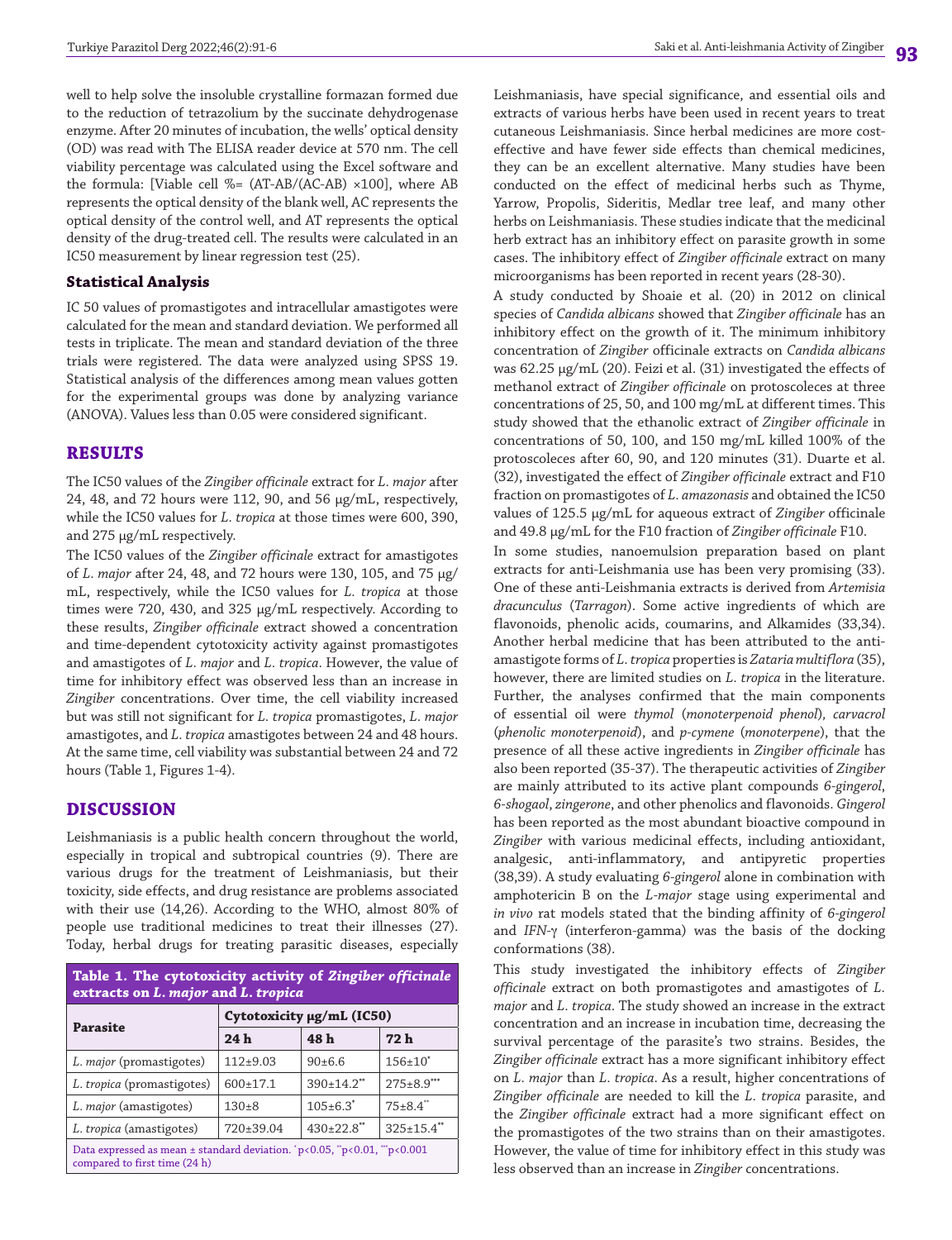

**Figure 1.** The cell viability of *L. major* promastigotes at different concentrations of *Zingiber officinale* extract after 24, 48, and 72 hours of incubation



**Figure 3.** The cell viability of *L. major* amastigotes at varying concentrations of *Zingiber officinale* extract after 24, 48, and 72 hours of incubation

# **CONCLUSION**

This study confirms the *in vitro* inhibitory effects of *Zingiber officinale* on the promastigotes and amastigotes of both *L. major* and *L. tropica*. Since the pathogens form of this parasite is intracellular, further experiments are necessary to evaluate the effect of the mentioned extract on the *Leishmania* parasite in animal models and human volunteers in later stages.

# **ACKNOWLEDGMENT**

This study is financially supported by Grant (no: OG-94112) from the Research Deputy of Ahvaz Jundishapur University of Medical Sciences, Iran. The authors would like to kindly appreciate the cooperation of the parasitology department staff for the period of conduction. The Ethics Committee of Ahvaz Jundishapur



**Figure 2.** The cell viability of *L. tropica* promastigotes at different concentrations of *Zingiber officinale* extract after 24, 48, and 72 hours of incubation



**Figure 4.** The cell viability of *L. tropica* amastigotes at varying concentrations of *Zingiber officinale* extract after 24, 48, and 72 hours of incubation

University of Medical Sciences approved this experiment, and ethical approval no: IR.AJUMS.REC.1394.151.

#### **\*Ethics**

**Ethics Committee Approval:** The Ethics Committee of Ahvaz Jundishapur University of Medical Sciences approved this experiment, and ethical approval no: IR.AJUMS.REC.1394.151.

**Informed Consent:** Given that this study was performed in vitro, there was no need for informed consent.

**Peer-review:** Externally and internally peer-reviewed.

#### **\*Authorship Contributions**

Surgical and Medical Practices: J.S., E.B., R.A., Concept: J.S., R.A., Design: J.S., R.A., Data Collection or Processing: E.B., R.A., Analysis or Interpretation: J.S., R.A., Literature Search: J.S., E.B., R.A., Writing: J.S., E.B., R.A.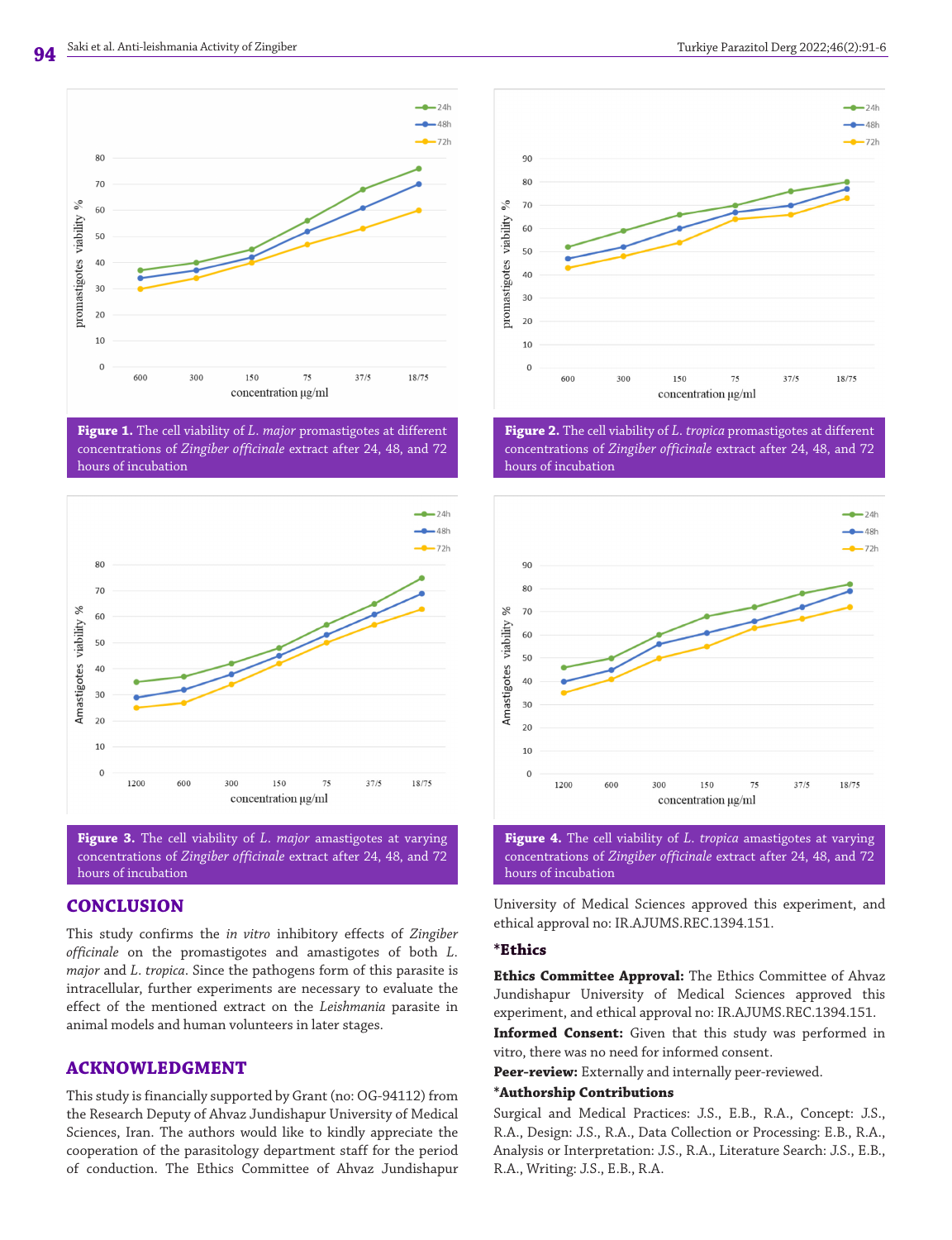**Conflict of Interest:** No conflict of interest was declared by the authors.

**Financial Disclosure:** This study is financially supported by Grant (no: OG-94112) from the Research Deputy of Ahvaz Jundishapur University of Medical Sciences, Iran.

## **REFERENCES**

- 1. Babaeekhou L, Mohebali M, Lahiji N, Mehrabitavana A. The therapeutic effects of Eucalyptus, Myrtus, Ferula, Aretmisia, Allium and Urtica extracts against cutaneous leishmaniasis caused by Leishmanaia major in small white mice (out- bred). Hakim Research Journal 2007; 10: 21-7.
- 2. Gürel MS, Yesilova Y, Ölgen MK, Özbel Y. [Cutaneous leishmaniasis in Turkey]. Turkiye Parazitol Derg 2012; 36: 121-9.
- 3. Saha P, Mukhopadhyay D, Chatterjee M. Immunomodulation by chemotherapeutics against Leishmaniasis. Int Immunopharmacol 2011; 11: 1668-79.
- 4. Taran M, Mohebali M, Esmaeli J. In vivo efficacy of gum obtained pistacia atlantica in experimental treatment of cutaneous leishmaniasis. Iran J Public Healt 1970; 39: 36-41.
- 5. Van Assche T, Deschacht M, Inocêncio da Luz R, Maes L, Cos P. Leishmaniamacrophage interactions: Insights into the redox biology. Free Radic Biol Med 2011; 51: 337-51.
- 6. Direkel Ş, Ünver Y, Akdemir C. Antileishmanial Antileishmanial Activity of New Synthesized Schiff and Mannich (Morpholine) Base Compounds. Turkiye Parazitol Derg 2020; 44: 216-20.
- 7. Alvar J, Vélez ID, Bern C, Herrero M, Desjeux P, Cano J, et al. Leishmaniasis worldwide and global estimates of its incidence. PloS One 2012; 7: e35671.
- 8. Sinha PK, Pandey K, Bhattacharya SK. Diagnosis & management of leishmania/HIV co-infection. The Indian J Med 2005; 121: 407-14.
- 9. WHO Expert Committee on the Control of the Leishmaniases & World Health Organization. Control of the leishmaniases: report of a meeting of the WHO Expert Commitee on the Control of Leishmaniases, Geneva, 22-26 March 2010. Geneva: World Health Organization; 2010.
- 10. Shakila A, Bilqees FM, Salim A, Moinuddin M. Geographical distribution of cutaneous leishmaniasis and sand flies in Pakistan. Turkiye Parazitol Derg 2006; 30: 1-6.
- 11. Limoncu ME, Eraç B, Gürpinar T, Özbilgin A, Balcıoğlu IC, Hoşgör-Limoncu M. Investigation of in vitro antileishmanial activity of moxifloxacin, linezolid and caspofungin on Leishmania tropica promastigotes. Turkiye Parazitol Derg 2013; 37: 1-3.
- 12. Khademvatan S, Gharavi MJ, Rahim F, Saki J. Miltefosine-induced apoptotic cell death on Leishmania major and L. tropica strains. Korean J Parasitol 2011; 49: 17-23.
- 13. Croft SL, Yardley V. Chemotherapy of leishmaniasis. Curr Pharm Des 2002; 8: 319-42.
- 14. Croft SL, Sundar S, Fairlamb AH. Drug Resistance in Leishmaniasis. Clin Microbiol Rev 2006; 19: 111-26.
- 15. Kazemi E, Talari S, Hooshyar H. The effect of an alcoholic extract of Berberis Vulgaris on Cutaneous leishmaniasis (L. major) in BALB/c mice. Journal of School of Public Health and Institute of Public Health Research 2007; 5: 35-42.
- 16. Kobets T, Grekov I, Lipoldova M. Leishmaniasis: prevention, parasite detection and treatment. Curr Med Chem 2012; 19: 1443-74.
- 17. Luize PS, Tiuman TS, Morello LG, Maza PK, Ueda-Nakamura T, Dias Filho BP, et al. Effects of medicinal plant extracts on growth of *Leishmania (L.) amazonensis* and *Trypanosoma cruzi*. Brazilian Journal of Pharmaceutical Sciences 2005; 41: 85-94.
- 18. Martín T, Villaescusa L, Gasquet M, Delmas F, Bartolomé C, Díaz-Lanza A, et al. Screening for protozoocidal activity of Spanish plants. Pharmaceutical Biology 1998; 36: 56-62.
- 19. Arbabi M, Delavari M, Kashan ZF, Taghizadeh M, Hooshyar H. Ginger (Zingiber officinale) induces apoptosis in Trichomonas vaginalis in vitro. Int J Reprod Biomed 2016; 14: 691-8.
- 20. Shoaie N, Mohammadi P, Roudbar Mohammadi S. Antifungal effect of Teucrium polium and Zingiber officinale extracts on clinical isolates of Candida species. Armaghane-Danesh 2012; 17: 416-22.
- 21. Feyzi F, Moradkhani S, Matini M, Parandin F, Roshan A, Fallah M. In vitro Scolicidal effects of methanolic extract of artemisia (Artemisia aucheri) and ginger (Zingiber officinale) on live protoscoleces of hydatid cyst. J Arak Uni Med Sci 2015; 18: 45-52.
- 22. Momeni L, Zamanzad B. The antibacterial properties of Allium cepa (onion) and Zingiber officinale (ginger) extracts on Staphylococcus aureus Pseudomonas aeruginosa Escherichia coli and Candida albicans isolated from vaginal specimens. J Shahrekord Univ Med Sci 2010; 11: 81-7.
- 23. Chen JC, Huang LJ, Wu SL, Kuo SC, Ho TY, Hsiang CY. Ginger and its bioactive component inhibit enterotoxigenic Escherichia coli heat-labile enterotoxin-induced diarrhea in mice. J Agric Food Chem 2007; 55: 8390- 7.
- 24. Nasereddin A, Schweynoch C, Schonian G, Jaffe CL. Characterization of Leishmania (Leishmania) tropica axenic amastigotes. Acta Trop 2010; 113: 72-9.
- 25. Yousefi E, Eskandari A, Javad Gharavi M, Khademvatan S. In vitro activity and cytotoxicity of Crocus sativus extract against Leihmania major (MRHO/IR/75/ER). Infect Disord Drug Targets 2014; 14: 56-60.
- 26. Croft SL, Seifert K, Yardley V. Current scenario of drug development for leishmaniasis. Indian J Med Res 2006; 123: 399-410.
- 27. Calixto J. Efficacy, safety, quality control, marketing and regulatory guidelines for herbal medicines (phytotherapeutic agents). Braz J Med Biol Res 2000; 33: 179-89.
- 28. Asadi M, Bahrami S, Ansari Samani R, Pakniat N. Effect of hydroalcoholic extracts of Stachys lavandulifolia Vahl and Mespilus germanica leaves on Leishmania major. Hormozgan Medical Journal 2012; 15: 279-84.
- 29. Barati M, Sharifi I, Sharififar F. In vitro Evaluation of Anti-Leishmanial Activities of Zataria Multiflora Boiss, Peganum Harmala and Myrtus Communis by Colorimetric Assay. JKMU 2010; 16: 32-42.
- 30. Shirani-Bidabadi L, Mahmoudi M, Saberi S, Zolfaghari-Baghbaderani A, Nilforoushzadeh M, Abdoli H, et al. The effectiveness of mix extracts of Thyme, Yarrow and Propolis on Cutaneous Leishmaniasis: a comparative study in animal model (Balb/c). Tehran Univ Med J 2009; 66: 785-90.
- 31. Feizi F, Moradkhani S, Matini M, Parandin F, Roushan A, Fallah M. To study the solicidal effects of the extracts of Ginger (Zingiber officinale) and Artemisia (Artemisia aucheri) on protoscoleces of Hydratid *Cyst in vitro*. AMUJ 2015; 18: 45-52.
- 32. Duarte MC, Tavares GS, Valadares DG, Lage DP, Ribeiro TG, Lage LM, et al. Antileishmanial activity and mechanism of action from a purified fraction of Zingiber officinalis Roscoe against Leishmania amazonensis. Exp Parasitol 2016; 166: 21-8.
- 33. Ghanbariasad A, Azadi S, Agholi M, Osanloo M. The nanoemulsion-based nanogel of Artemisia dracunculus essential oil with proper activity against Leishmania tropica and Leishmania major. Nanomedicine Research Journal 2021; 6: 89-95.
- 34. Mumivand H, Babalar M, Tabrizi L, Craker LE, Shokrpour M, Hadian J. Antioxidant properties and principal phenolic phytochemicals of Iranian tarragon (*Artemisia dracunculus L.)* accessions. Hortic Environ Biotechnol 2017; 58: 414-22.
- 35. Saedi Dezaki E, Mahmoudvand H, Sharififar F, Fallahi S, Monzote L, Ezatkhah F. Chemical composition along with anti-leishmanial and cytotoxic activity of Zataria multiflora. Pharm Biol 2016; 54: 752-8.
- 36. Shokri A, Saeedi M, Fakhar M, Morteza-Semnani K, Keighobadi M, Teshnizi SH, et al. Antileishmanial activity of *Lavandula angustifolia* and *Rosmarinus officinalis* essential oils and nano-emulsions on *Leishmania major* (MRHO/IR/75/ER). Iran J Parasitol 2017; 12: 622-31.
- 37. Gupta R, Singh PK, Singh R, Singh RL. Pharmacological activities of Zingiber officinale (ginger) and its active ingredients: A review. IJSIR 2016; 4: 1-18.
- 38. Keyhani A, Sharifi I, Salarkia E, Khosravi A, Tavakoli Oliaee R, Babaei Z, et al. In vitro and in vivo therapeutic potentials of 6-gingerol in combination with amphotericin B for treatment of Leishmania major infection: